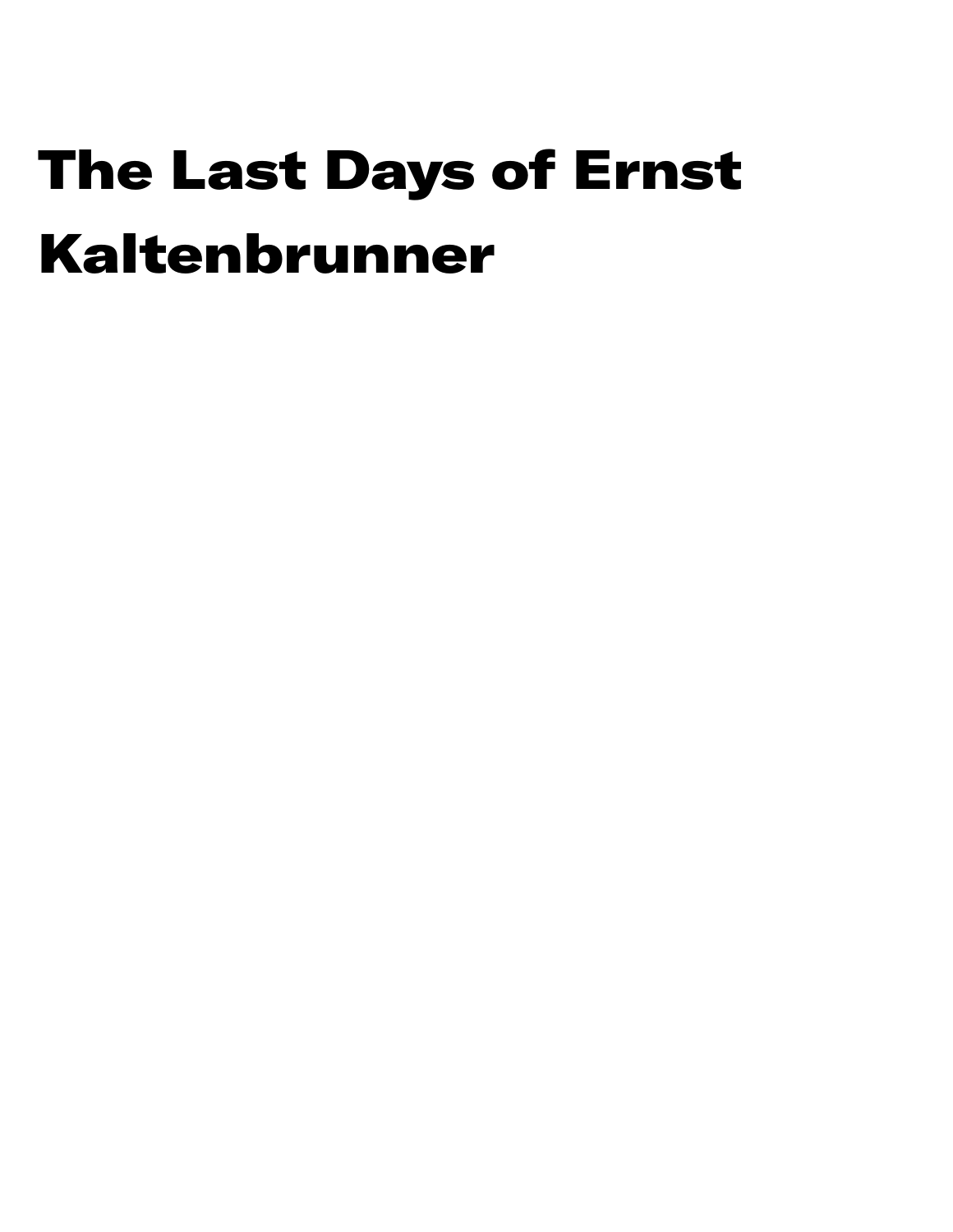#### APPROVED FOR RELEASE CIA HISTORICAL REVIEW PROGRAM 22 SEPT 93

#### Personal recollections of the capture and show trial of an intelligence chief.

The list of the 22 once exalted Nazis on trial at Nuremberg was led by the notorious names Goering, Hess, Ribbentrop, and Keitel, in that order. The man who came fifth, after Robert Ley's suicide, was not well known to the public, either in Germany or abroad. The prosecution was distressed that documents bearing his signature were few and far between. His name had rarely appeared in public print. The official Reich photographer, Heinrich Hoffman, had been unable to find in his extensive collection a likeness of the man. The press kept running some other Nazi official's photo to represent him and getting mixed up about what his position and duties had been. This obscurity was fitting and proper from the professional point of view, for Ernst Kaltenbrunner had headed the at last unified Reich intelligence and security services.

Succeeding after Reinhard Heydrich's assassination in June 1942<sup>1</sup> to the chieftainship of the Reichssicherheitshauptamt, Kaltenbrunner inherited the RSHA's ascendancy over Admiral Canaris' Abwehr which Heydrich had achieved, and eventually, with the assistance of circumstance, he contrived to have the Abwehr completely abolished and its main remnants made the RSHA's Militaerisches Amt, to be directed along with its foreign intelligence Amt VI by Walter Schellenberg. Amt III, under Ohlendorf, was the internal Sicherheitsdienst, and Mueller's Amt IV the Gestapo. But Kaltenbrunner's main interest lay in foreign affairs: according to Schellenberg he aspired to get hold of the foreign ministry in place of Ribbentrop, whom he hated. $2$ 

He was a powerful man. Even Himmler, to whom he theoretically reported, feared him: asked in April 1945 to receive some Swedish delegates from the Jewish World Congress, Himmler said to Schellenberg, "How am I going to do that with Kaltenbrunner around? I should then be completely at his mercy." <sup>3</sup> (Schellenberg considered Kaltenbrunner, his immediate boss, to be one of his own "most active and dangerous enemies" and therefore worked closely with Himmler.) Kaltenbrunner, not Himmler, was entrusted with the investigation of the July 1944 attempt on Hitler. He often by-passed Himmler to report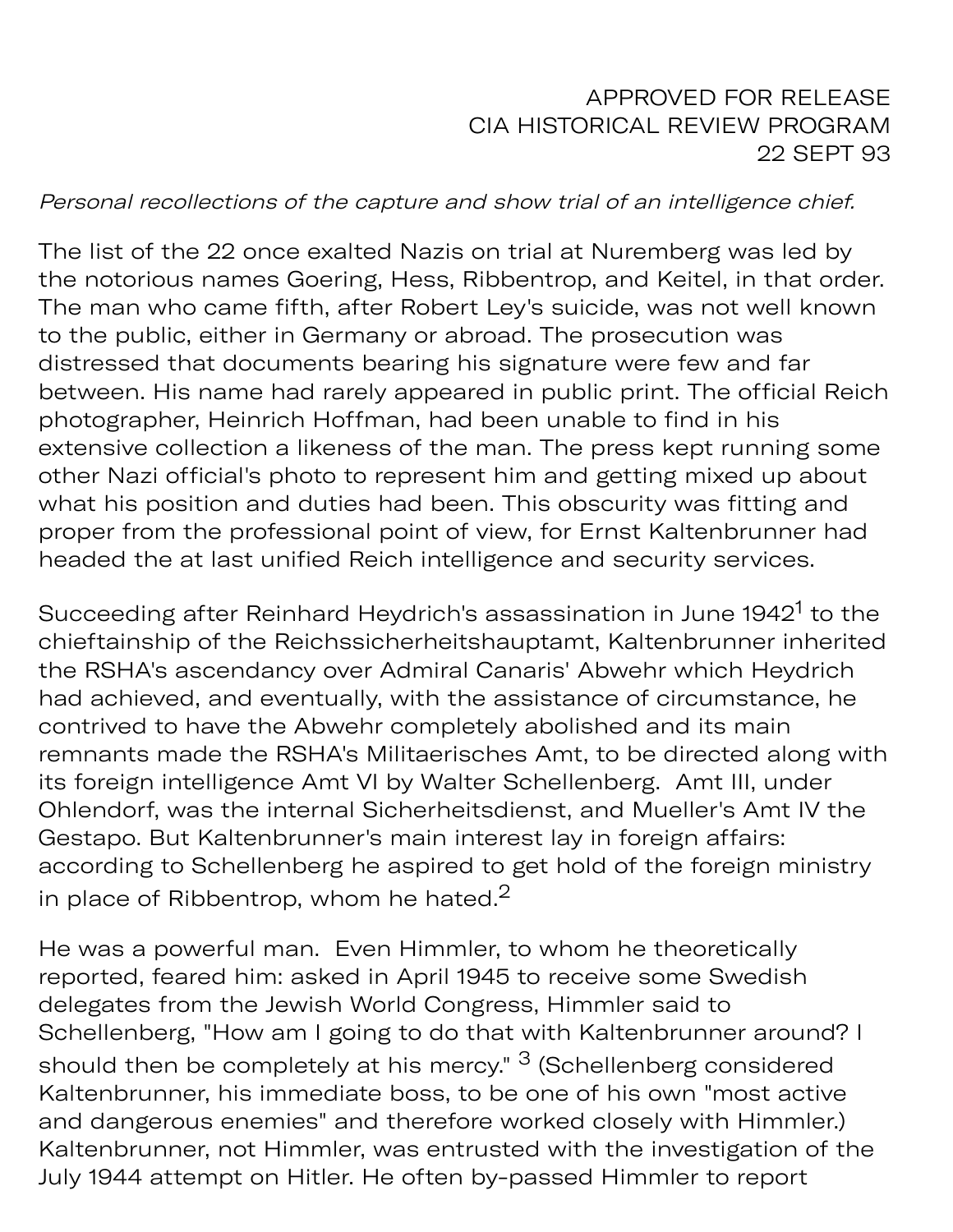directly to Hitler, with whom he had had personal ties since childhood, and toward the end spent several hours with him daily.<sup>4</sup>

### **On the Scent of the Chief Werewolf**

After the Siegfried Line was breached and Nazi Germany began to fall apart, it was said that the hard core of Party leaders and their Waffen SS would hole up in a National Redoubt which they had made ready in the Austrian Alps and from there descend to prey like werewolves on the Allied occupation forces. This bad dream, of course, never came true, and later there was a good deal of scoffing at the "myth." But at the beginning of May in 1945 there was nothing mythical about either the Werewolves or the National Redoubt. As General Walter Bedell Smith said, "We had every reason to believe the Nazis intended to make their last stand among the crags."<sup>5</sup> All of our intelligence pointed to the Alpine area east and south of Salzburg as the final fortress for the Goetterdaemmerung of the remaining Nazi fanatics. Reconnaissance photographs showed that they were installing bunkers and ammunition and supply depots in this mountain region. Interrogations of military and political prisoners indicated that government officers, ranking Party leaders, and the SS troops were moving to the Redoubt, leaving it to the Wehrmacht to stem the allied advance.

Under these circumstances the 80th Infantry Division, Third U.S. Army, was ordered back on May 3 from its meeting with the Russian troops at Steyr on the Enns river to a position about sixty kilometers north of the center of the National Redoubt area. I was in charge of the CIC team covering the area of the 80th Division's 319th Regiment. Interpreter Sydney Bruskin of New Haven, Connecticut, worked closely with me.

On May 5 we arrested and interrogated the Party leader of the village of Vorchdorf. He revealed that two days earlier August Eigruber, Gauleiter of Upper Austria, had passed through Vorchdorf on his way to Gmunden on Traunsee, a fashionable resort about sixty kilometers east of Salzburg in the foothills of the mountain Redoubt. Gmunden was beyond our prescribed area, but a Gauleiter was too tempting a quarry; there were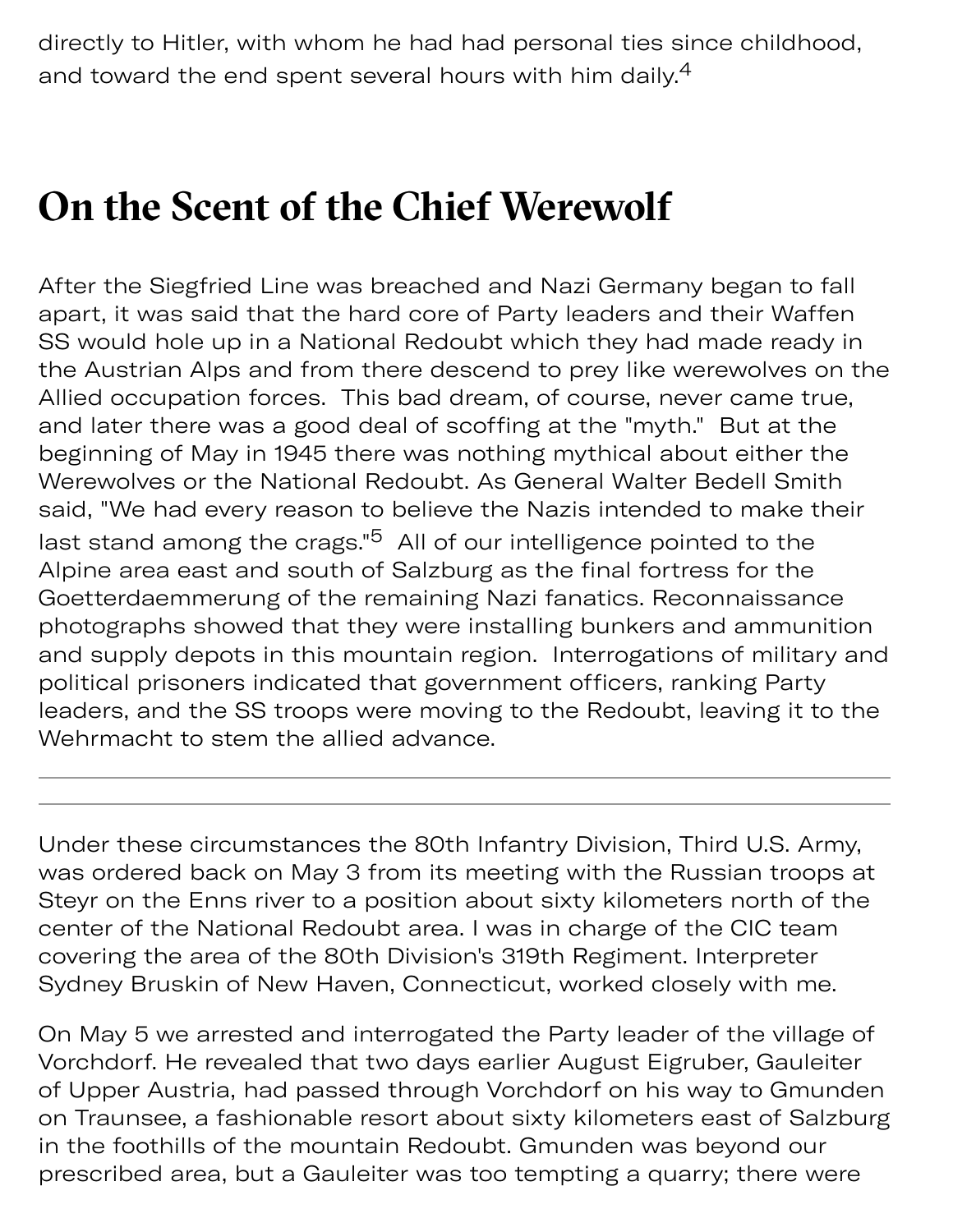only four in Austria, 42 in all the Greater Reich. So we took up the pursuit. But in Gmunden the Austrian police told us that during the previous week not only Eigruber but also Kaltenbrunner and Reichsleiter Ley of the German Labor Front had passed through. Here was big game indeed. They had been headed for the heart of the Redoubt in the Salzkammergut, a mountain fastness dotted with salt mines and extending from Attersee through St. Wolfgang and Bad Ischl to Bad Aussee in the Steiermark.

Proceeding the same day up the long Traunsee shore into the Redoubt area with a tank battalion, Sid and I were afforded the opportunity to examine a concrete manifestation of Kaltenbrunner's work, the concentration camp at Ebensee. Part of the Mauthaeusen extermination system built up by Kaltenbrunner when he had been the "Little Himmler" of Austria, it seemed more horrible even than Dachau or Ohrdruf. Bodies that one would never have believed could exist alive were walking around, covered with sores and lice. The filth was indescribable. Adjacent to the crematorium were rooms piled high with shrunken nude bodies, lye thrown over them to combat the stench and vermin. The excess bodies that couldn't be handled at the crematorium were hauled by the wagonload to another part of the enclosure, where they were dumped into open pits filled with a chemical solution. Worse still was the hospital, where the dying and sick had been herded for experimentation before being carted off to the crematorium. There were no beds in it; the inmates lay on shelves covered with dirty rags, groups of two or three huddled together like mice to keep warm. As we entered they put out their hands and begged for food. When we told them we had none, but that the American medics and military government personnel would be along immediately, they broke down and sobbed, "We have waited for you four, five, six years. Now you come emptyhanded."

On the next day, May 6, we seemed about to close in on Kaltenbrunner, the man who shared with Himmler and SSI General Poehl responsibility for the whole system of Nazi concentration camps. We had pushed sixteen kilometers into the Redoubt without encountering any sign of resistance and reached Bad Ischl, home of Franz Lehar and formerly the summer residence of Emperor Franz Josef I. Here we were told "on reliable authority" that at that moment Kaltenbrunner and his wife were in Strobl, a town ten kilometers to the west. Our informant, who wore the uniform of a Wehrmacht lieutenant, was a local leader in the Austrian Freedom Movement which had sprung up in opposition to the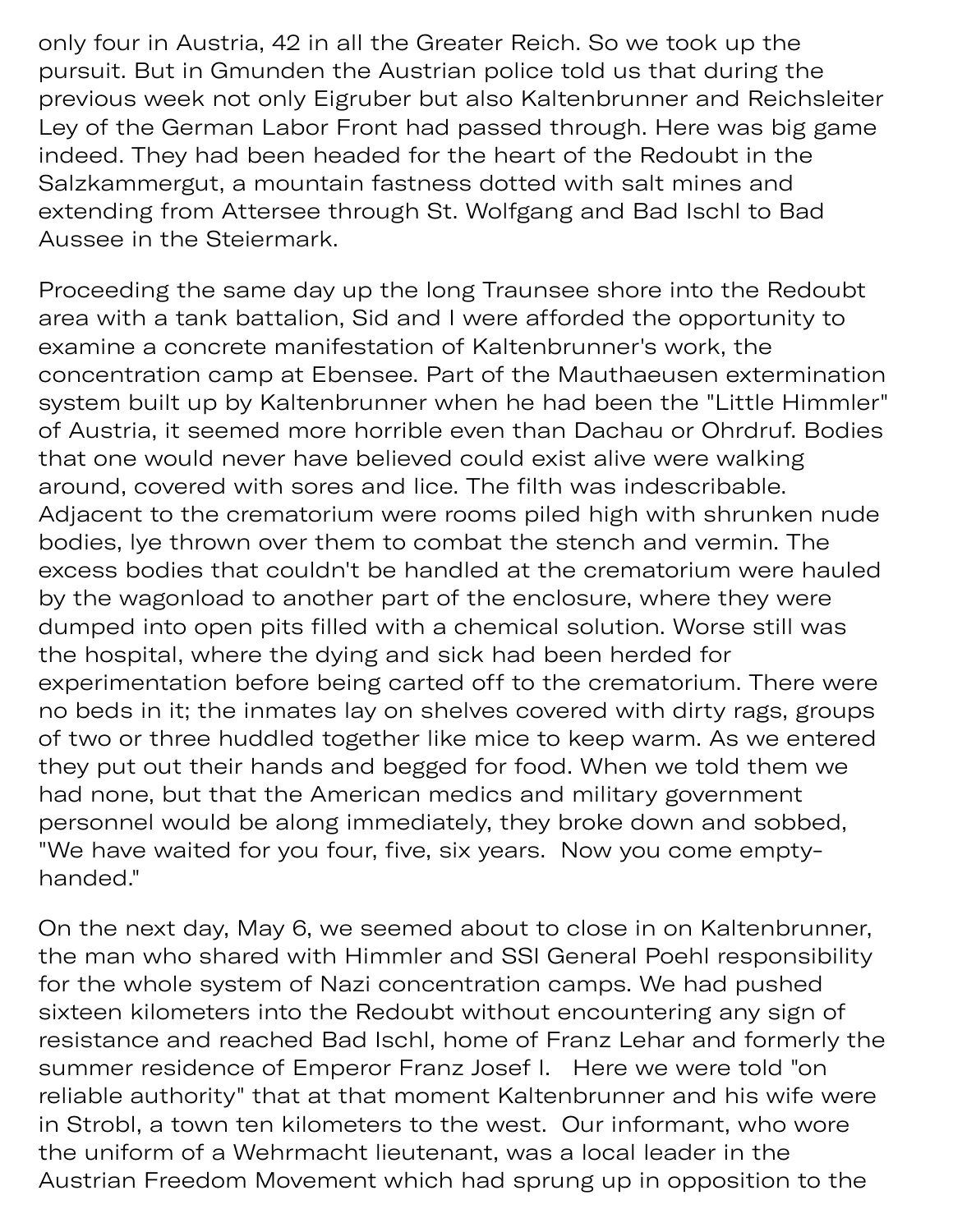d sprung up in opp Nazis. This Movement did in fact give invaluable aid to the CIC in tracking down the Nazi leaders: about 80% of our arrests of SS, Gestapo, Sicherheitsdienst, and Party leaders in Austria were due directly to leads received from it.

The lieutenant offered to drive me to Strobl with his interpreter, a German soldier, and to have a second car with other members of the Freedom Movement follow us. Suppressing my suspicions of this quick proposal I left Sid in Bad Ischl to organize an informant net and set out with the volunteer escort. I was thankful for their Wehrmacht uniforms when we found the road clogged with remnants of General Sepp Dietrich's Sixth SS Panzer Army retreating before the Russians. We were not bothered. The war was effectively at an end, anyway, and the main bulk of the SS, like the Wehrmacht, was glad to call a halt to the fighting; it was mostly fanatics and the underground that worried us now.

In Strobl, the burgermeister admitted in a trembling voice, that the Kaltenbrunner party had been staying at an estate on the outskirts of town. We drove to this estate, parked the two cars at the entrance to the grounds, and walked from there to the house. Several men in civilian clothes followed but did not stop us. At the house we were greeted by a large blond woman of about 38 years, who immediately acknowledged that she was Mrs. Ernst Kaltenbrunner. With her were her three young children but no husband. I informed her that she was under arrest for purposes of interrogation and, to impress the civilian bodyguard, mentioned the imminent arrival of American soldiers. We then escorted her down to the car, still followed by her silent bodyguard. At the car their leader finally spoke, in perfect English: he and his men had personally been instructed by General Kaltenbrunner to safeguard Mrs. Kaltenbrunner and the children; only yesterday, however, he had heard on the radio that General Eisenhower had ordered all civilians to turn their weapons in to local burgermeisters, and he had told his men to comply; they therefore had no means to carry out their assigned mission. It was apparent that the will to resist was gone.

Back in Bad Ischl, our informants helped us pin-point the center of the National Redoubt as being in the vicinity of the mountain town of Alt Aussee, thirty kilometers to the south and well up in the Totes Gebirge range. We took this information, and Mrs. Kaltenbrunner, back to the 80th Division command post at Voecklabruck. Interrogated, Mrs. Kaltenbrunner acknowledged that her husband had been with her at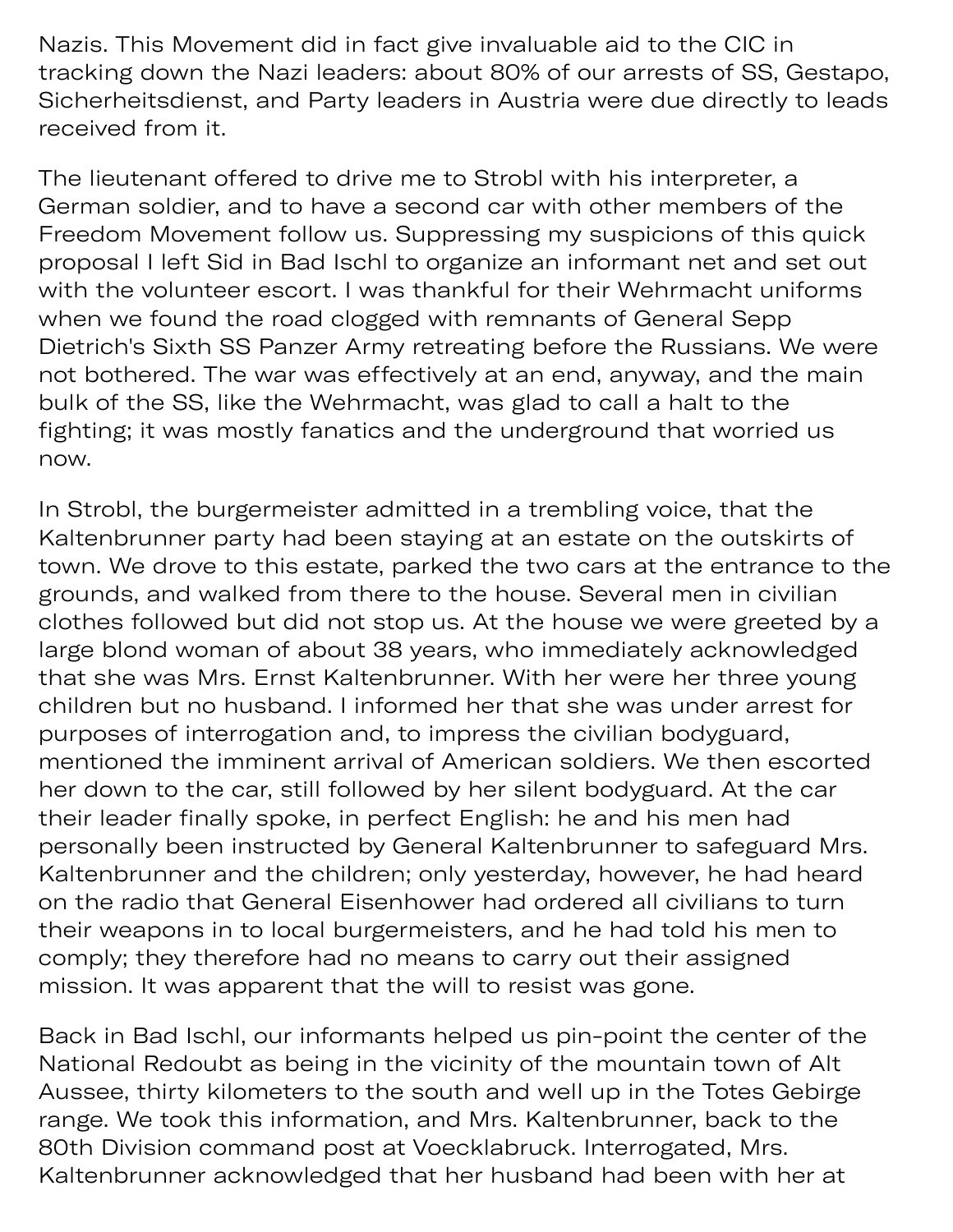their Strobl estate as recently as May 3. He had presided over a meeting attended by the following important Nazi officials: Neubacher, ambassador to Belgrade; General Glaise-Horstenau, minister to Croatia; Gauleiter Rainer of Salzburg; RSHA foreign intelligence area chiefs Wilhelm Waneck and Wilhelm Hoettl; SS Oberfuehrer Muehlmann; Otto Skorzeny, leader of the RSHA sabotage units. Kaltenbrunner, she said, knew the Alt Aussee area well from summer visits he had made when he was the "Little Himmler" of Austria. She described him as 43 years old, six feet four inches tall, weighing 220 pounds, having a powerful build and dark features, with deep scars on both sides of his face.

A task force of tanks and infantry under Major Ralph Pearson was ordered to the Alt Aussee area, and I was instructed to join them there. It was now V-E day. Sid Bruskin and I left Voecklabruck at four in the morning on May 9. As we drove up over the Poetschen pass, it was difficult to keep our minds on the mission, so beautiful was the scenery. The road led up beside a rushing mountain stream that cascaded merrily down the rocks in steep descent, its spray sparkling in the early morning sun. Above and around us were snowcapped peaks, and the green alms on either side were brightly splashed with mountain flowers. We rested in Bad Aussee and then climbed the last four kilometers into Alt Aussee, a town of 4,000 at the end of a winding mountain road, the last village in the ascent up the Totes Gebirge. Nestled on the west shore of Alt Ausseersee, it looks across the deep, cold lake to the Trisslwand Peak on the east and over the Loser Alm on the north shore to the snowcapped summit of the Totes Gebirge range.

Alt Aussee was for the Viennese what Lake Tahoe is for Californians. Three Gauleiters--Henlein, Jury, and Eigruber--had their summer homes there. Prince Chlodwig Hohenlohe-Schillingsfurst, the largest landowner in the Salzkammergut, was born and now lived there. Prince Hohenlohe, who had lived for a decade in New York with an American wife, made transparent attempts to ingratiate himself with us. He got us living quarters in the Hotel Eibl and offices in one of his villas down the street. He invited us to tea and apologized for his poor hospitality, saying that the Nazis made him live in his barn. (Later he was arrested for interrogation, after Kaltenbrunner told 12th Army Group interrogators that he had been Ribbentrop's observer in Spain and Portugal and had produced a mine of information regarding the United States and Latin America.<sup>6</sup>)

We established an informant net from our "white list" of anti-Nazis and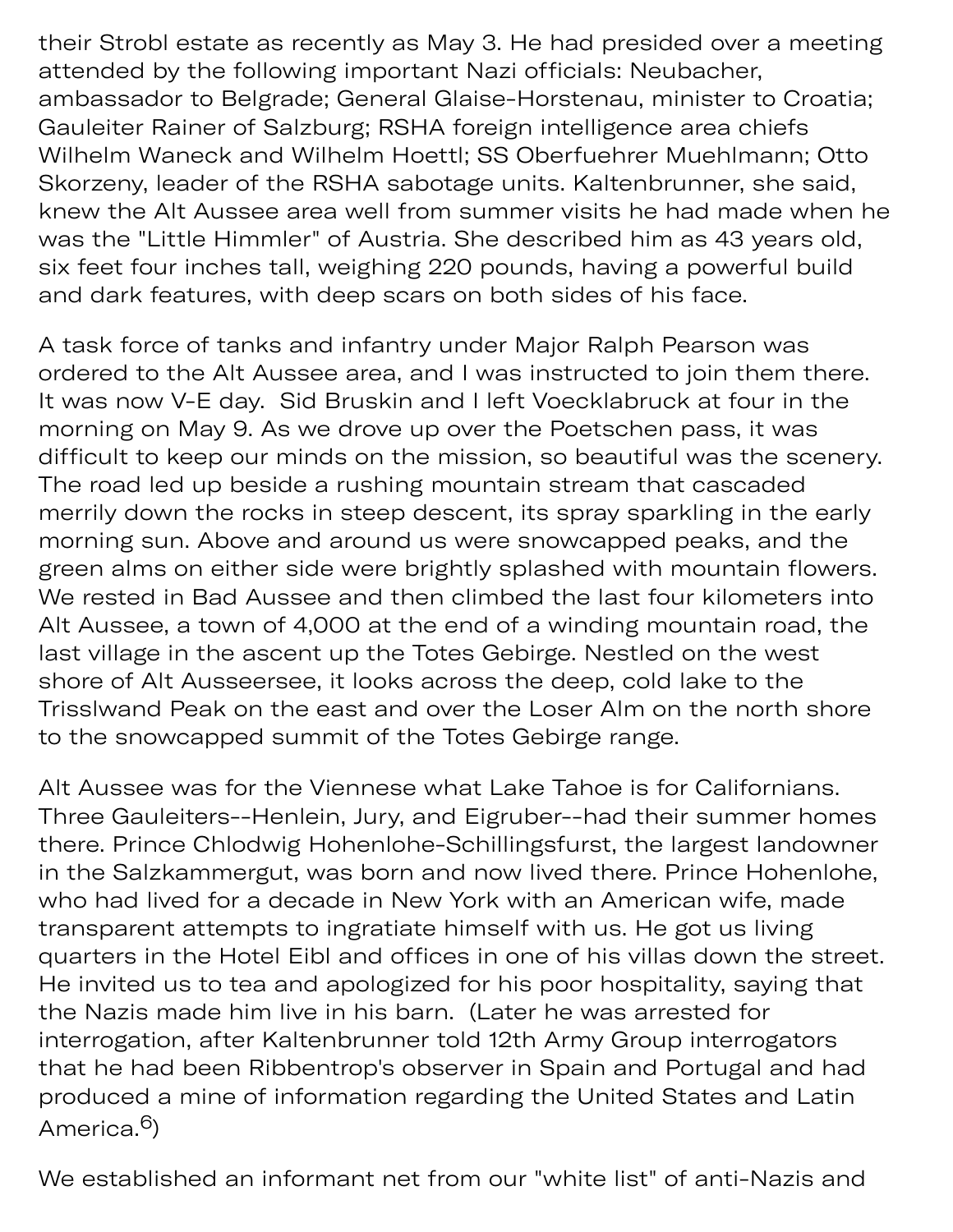the most knowledgeable and trustworthy members of the Freedom Movement. This latter group was headed by Johann Brandauer, the assistant burgermeister. Rumors were rife that Kaltenbrunner, Ley, Eigruber, Kreisleiter Stichnot of Gmunden, and strong groups of SS troops and high SS officers were hiding out in the recesses of the Totes Gebirge. From May 9 to May 11 we worked sixteen or eighteen hours a day trying to get some clue to Kaltenbrunner's whereabouts.

Our first important contact was with Albrecht Gaiswinkler, a British agent who had been parachuted into the area on April 20. A native of Bad Aussee, he had been drafted into the Wehrmacht, had deserted in France, turning a Nazi supply train over to the French Maquis, and when the Third Army liberated Alsace had given himself up to the Americans. The Americans had turned him over to the British, to whom the Aussee area was allocated for future occupation. Gaiswinkler had learned that Wilhelm Waneck, Chief of the RSHA Intelligence Section for Southeastern Europe--and one of Kaltenbrunner's May 3 conferees at Strobl--was now operating a wireless transmitting station in the Kerry Villa located on a hill at the outskirts of Alt Aussee. Working with Waneck were his deputy, Wilhelm Hoettl, (another of the conferees), Werner Goettsch, who had earlier held Waneck's job and now was a sort of chief ideologist for the RSHA, and a number of other Nazi officials.

Thanks to Gaiswinkler's effective groundwork, Sid and I were able to arrest this group, seal its headquarters at the Kerry Villa, and stop the operation of its transmitter. We did not know then that this was the central communications center for the National Redoubt and Kaltenbrunner's only connection with the outside world; its importance and the feverish activities of the Goettsch-Waneck group during the preceding month were revealed only later after detailed interrogation of the principals. For the moment our attention was all on locating Kaltenbrunner, and these people gave no leads on his whereabouts except the information that he had been at Alt Aussee on May 3.

 We located and arrested many lesser Nazis who had fled to Alt Aussee, seeking for the most part time to collect their thoughts and prepare their anti-Nazi alibis--Gunther Altenburg, Minister Plenipotentiary to Greece; General Erich Alt of the Luftwaffe; Joseph Heider, who had been detailed by Eigruber to blow up the Alt Aussee salt mines wherein was stored a fabulous collection of looted art treasures for the projected Great Hitler Museum in Linz; Dr. Hjalmar Mae, head of the puppet state in Esthonia; Walter Riedel, construction chief for the V-2 weapons at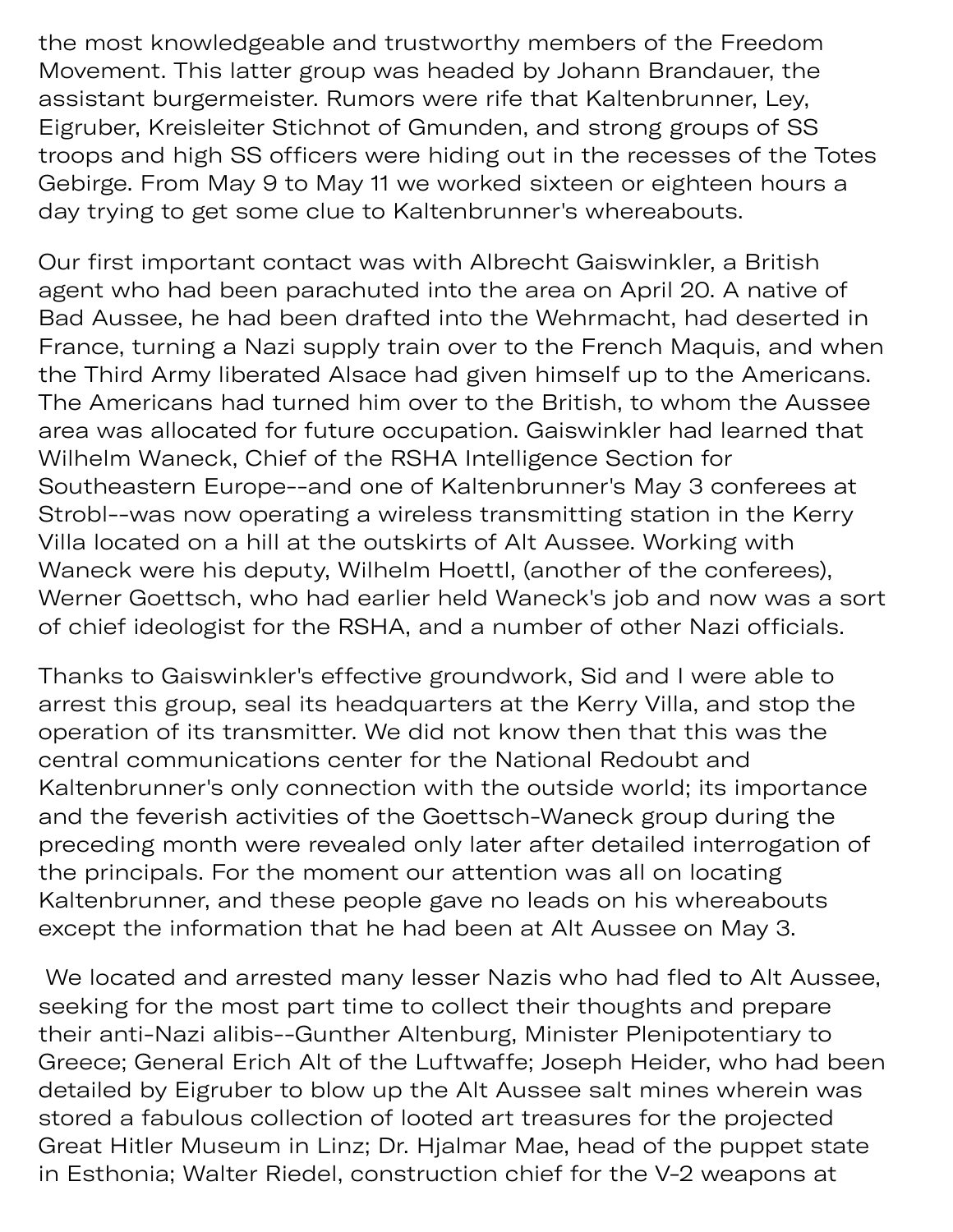Peenemuende; Ernst Szargarus, Foreign Office secretary in Rome; Spiros Hadji Kyriakos, Under Governor of the National Bank of occupied Greece; William Knothe, General Counsel of the Foreign Office; Dr. Carlos Wetzell, head of the pharmaceutical industry; and Dr. Bailent Homan, minister in the Hungarian puppet government.

As we cast about during those three days for traces of Kaltenbrunner's movements, we sorted out the diverse social groups in Alt Aussee, each busy trying to establish its anti-Nazi premise. There was the artist's group, with movie actors Ernst von Klipstein and Lotte Koch, the Viennese theater star Unterkirchner, the aged composer Wolf-Ferrari, the sensational pianist-composer-conductor Peter Kreuder, self-styled "Cole Porter of Germany," the composer and conductor Nico Dostal, the Austrian tenor and movie star Johannes Heesters, and many members of the Vienna symphony orchestra. More intriguing from the CIC viewpoint was the old German nobility group of Countess Platen and Herbert von Hindenburg, nephew of the Field Marshal, because they had living with them one Jean Schils, a Dutch intelligence man who claimed to have been a member of the anti-Nazi underground, and a certain Norman Bailey-Stewart. Schils gave us several false leads on "V-3 weapons" supposed to be located nearby in a Russian-occupied area, and seemed in general bent on provoking incidents between the Russians and the Americans.

One day Schils came into the office to volunteer information on the whereabouts of Gauleiter Eigruber and brought Bailey-Stewart along as his interpreter. It soon became apparent that Bailey-Stewart was deliberately misinterpreting everything Schils said, and he was acting very abnormally. About 35 and unusually good-looking, he showed his impatience with the dullness of the business at hand. I questioned him alone, and he turned out to be England's famous "Officer in the Tower" of the thirties, eager to tell the world the sequel to those early espionage activities--his work for the Nazis in the war just ending.

In 1932, according to his account, returning as a second lieutenant from duty in India, he was disillusioned with England's imperial policy. He volunteered for the German secret service and was sent back to London to collect order-of-battle information. Discovered through the alertness of the English censors, he was tried amid much publicity and sentenced to five years in the Tower of London. When his family's influence obtained his release in 1936 he went to Vienna, watched now not only by the English secret service but also by the Gestapo and Schuschnigg's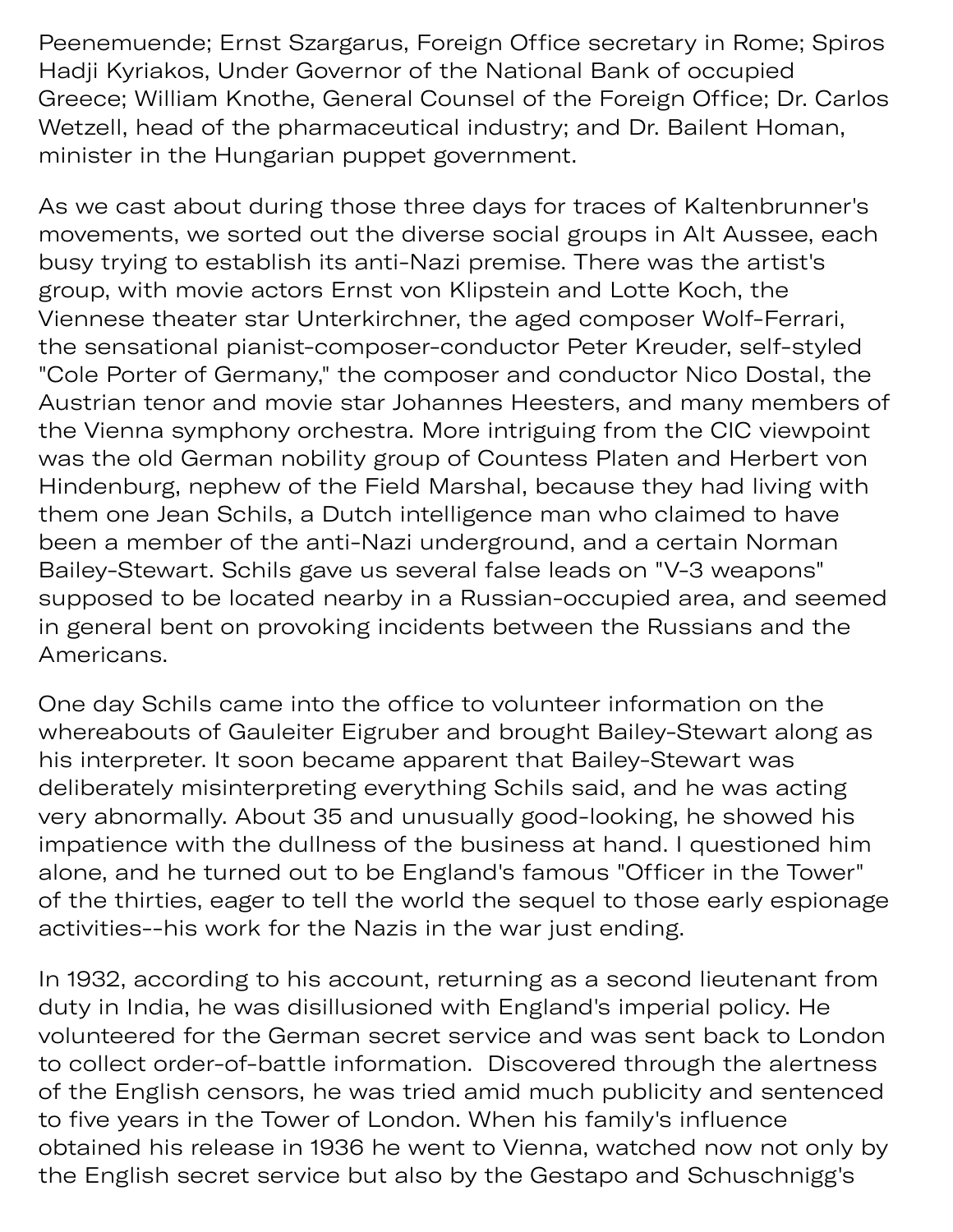e English s y th p g and Skubl's Austrian police. He applied for Austrian citizenship. The English picked him up in 1938 and accused him of smuggling arms into Austria to help the then illegal Nazi Party. The charges were not proved, however, and with the Anschluss he became a German citizen. In the same year he was questioned by RSHA agents about his criticism of Nazi propaganda beamed to England, and his criticism was so good that he was flown to Berlin and given a job in the Rundfunk, where in 1939 he began what were to become later, under William Joyce, the Lord Haw Haw programs. But about this time he was reported to have made remarks detrimental to the Nazi State, and he became involved in personal antagonisms. Through a friend in the Foreign Ministry he was given a job in its wireless department. In March 1944 he was sent to Vienna. In December, having been called to service in the Volksturm, he gave a false address and departed for Alt Aussee.

All this was very interesting, but it did not advance the Kaltenbrunner chase. We arrested Bailey-Stewart on behalf of the British and went back to our job. The most promising set of people in Alt Aussee for our purposes was the one comprising Countess Gisela von Westarp, Iris Scheidler, and Dr. Rudolf Praxmarar.

Gisela von Westarp was Kaltenbrunner's mistress. A pretty blonde of twenty-two with blue eyes, vivacious and extremely intelligent, she had been working at Himmler's Berlin headquarters when Kaltenbrunner came from Vienna in early 1943 to take over the RSHA. On March 12, 1945, she bore him twins, Ursula and Wolfgang, in a cowshed in Alt Aussee. I still have a letter she wrote to her mother describing the event, declaring that she "almost deserved the Mother Cross," and pointing out that Mrs. Kaltenbrunner had taken twelve years to produce only three children. One of the twins' godfathers, Gisela told me proudly, was Hitler's personal physician, Dr. Karl Brandt.

Iris Scheidler was the wife of Arthur Scheidler, formerly adjutant to Heydrich and now to Kaltenbrunner. She was thirty years old, an attractive society brunette, seemingly intent on having a good time. She and Gisela were good friends with many of those in the Hitler inner circle, especially Heinrich Hoffman, the Reich photographer who had introduced Eva Braun to Hitler, Eva Braun herself, Baldur von Schirach, Hitler Youth leader and later Gauleiter of Vienna, and Herman Fegelein, the SS General who acted as liaison officer between Hitler and Himmler.

Dr. Rudolph Praxmarar had once been Iris' husband, and they still had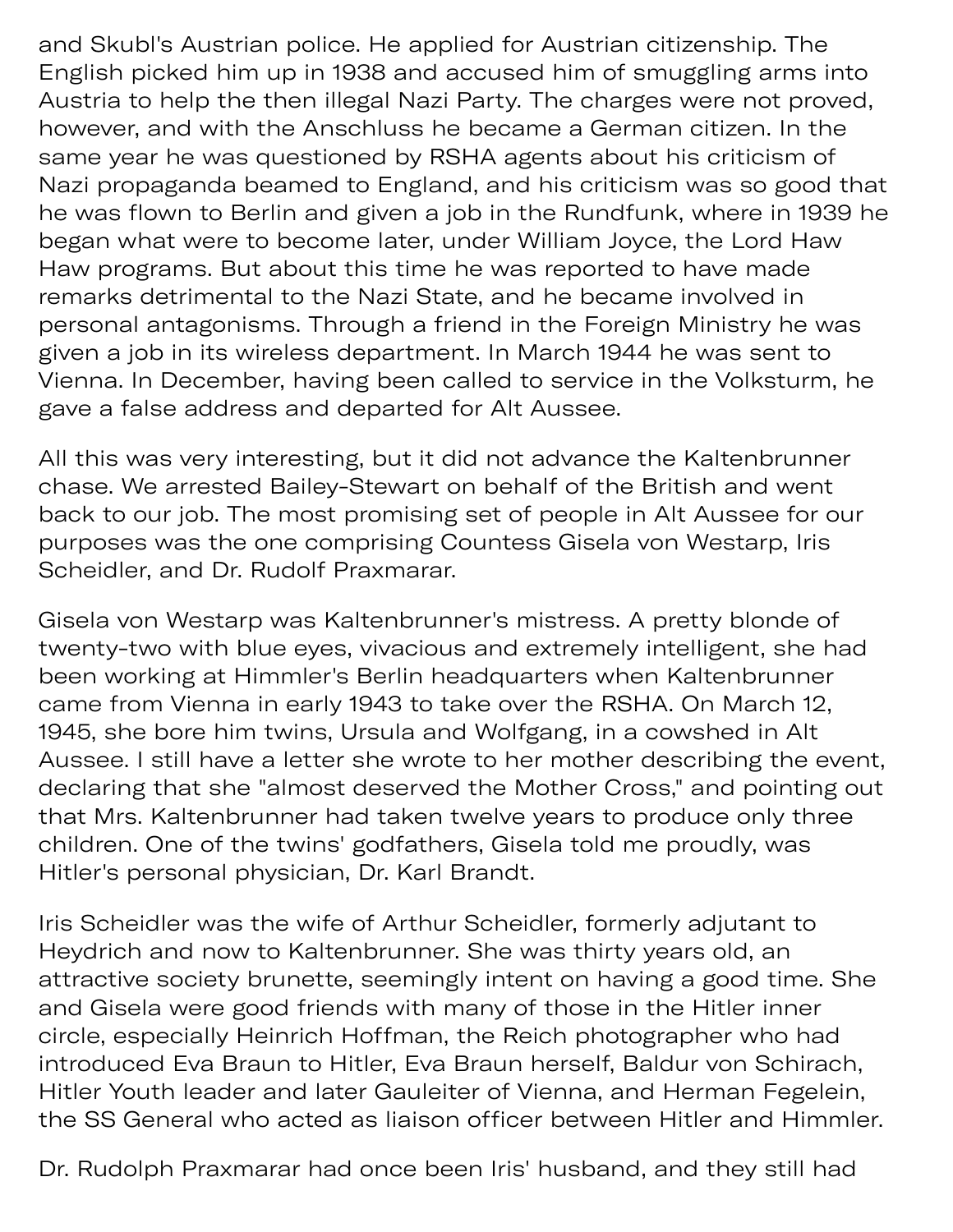great affection for each other. He had been a classmate and friend of Kaltenbrunner's at the University of Graz and then became a prominent physician in Vienna. Now he was the SS Chief of Hospitals and military commander of Alt Aussee. He was about 50 years old, with a genial personality and the reputation of being a great sportsman. But we received from Freedom Movement informants in the SS hospitals an accusation against him signed by members of his own staff. It read in part:

Until two days prior to the entry of the American Task Force int Alt Aussee, Praxmarar kept active association with the bloodhound Kaltenbrunner. He has not been afraid to shelter him in the hospital and provide him with medicines and food and weapons. Arms were loaded into a car at night to help Kaltenbrunner escape to the mountains. Praxmarar, prior to the arrival of the Americans, tried to force several of the patients into the Kampgruppe Kaltenbrunner for the purpose of staging a last stand in the mountains. He also tried to get one hundred men from Georg [Gaiswinkler] for the same purpose. Under the pretext of angina pectoris he took into the safety of his hospital the Kaltenbrunner Gestapo chief in Vienna, SS Brigadier General Huber.

We found Huber still in the hospital and arrested him. Praxmarar we didn't arrest until several days later, when we had received further proof of his complicity with Kaltenbrunner.

## **Te Quarry Taken**

Finally, on the morning of May 11, we received our first solid piece of information on the location of Kaltenbrunner's hideout. Johann Brandauer reported that the Alt Aussee forest ranger--a member of the Freedom Movement--had seen General Kaltenbrunner, Scheidler, and two SS guards five days before in a cabin called Wildensee Huette atop the Totes Gebirge. Though the tip was five days old, it had the merit of coming from a reliable source: Brandauer was one of our closest and most trustworthy collaborators. I therefore asked him to bring me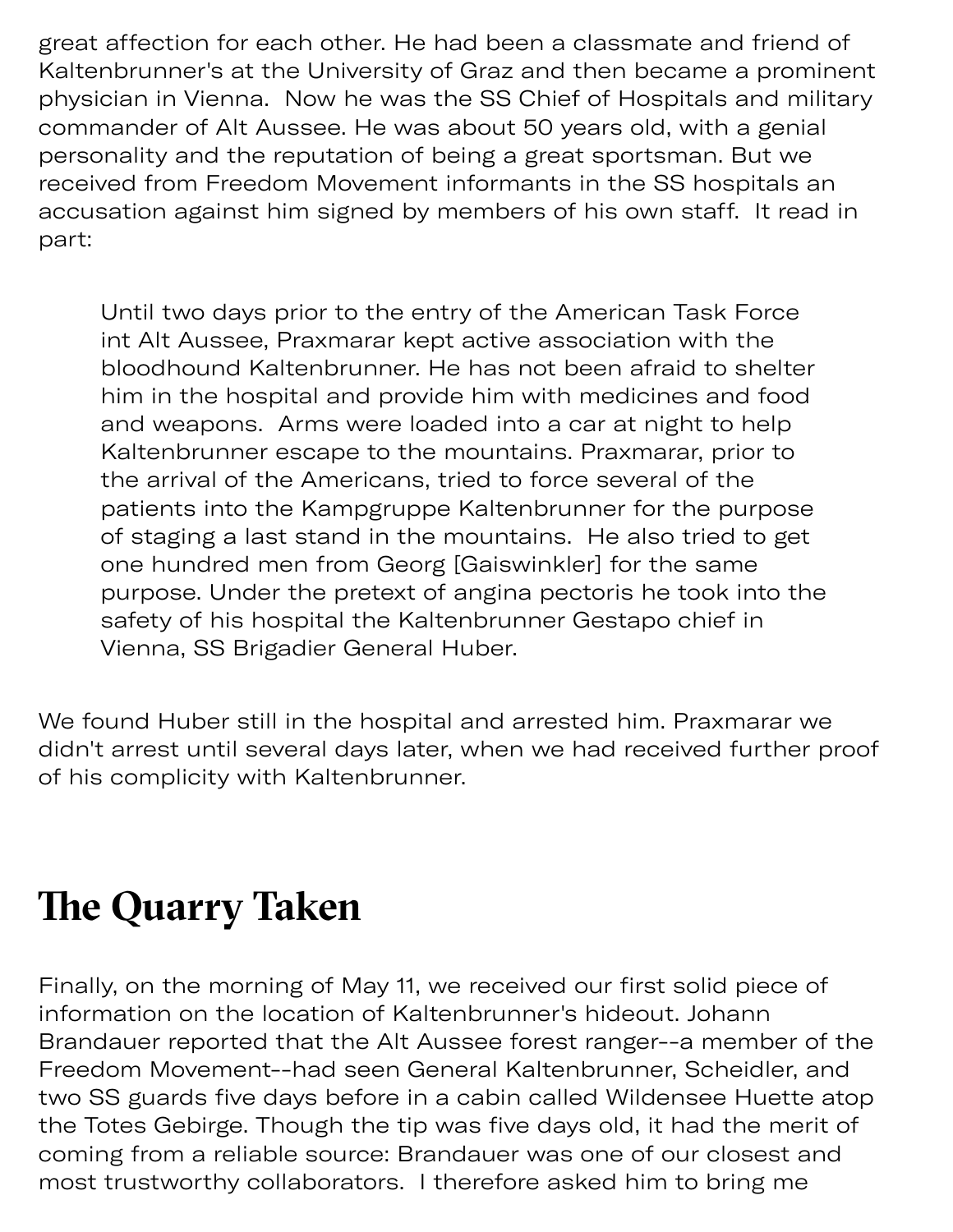immediately two reliable Austrians who knew the mountain trails to serve as guides.

Brandauer brought not two but four Austrian guides, all former Wehrmacht soldiers. They said it would take us five hours to reach the cabin. There would still be from twenty to thirty feet of snow on the ground, and no cover for us except drifts on the last four kilometers of the way up to the cabin. We would have to leave before midnight to arrive under cover of darkness and while the crust on the snow was still hard. I would dress in Austrian costume--lederhosen, Alpine jacket and hat, and spiked shoes. I would approach the cabin alone; the Austrians were not willing to come closer than five hundred yards. I would go up unarmed so as not to draw fire or arouse suspicion. I would pose as a passer-by crossing the mountains on the way to Steyrling, in the next valley: there were many Wehrmacht deserters and fleeing Nazis whose safest and most expedient mode of travel was by foot over the mountains. If Kaltenbrunner was not there I would come out immediately.

This was a sensible plan. That it was executed stumblingly was due to the fact that Major Pearson, the task force commander, insisted on sending a squad of his boys along. I was afraid their presence might bring on a pitched battle, leaving either a dead or an escaped Kaltenbrunner, and my arguments achieved at least the compromise agreement that I would have authority to use the infantry squad in any manner I saw fit. I ordered it to stay well to the rear and on the approach to the cabin keep under cover out of sight.

After this matter had been arranged, on the afternoon of the eleventh, I sent for Gisela. She was extremely anxious to find out what information we had regarding Kaltenbrunner. I told her we had some leads and asked her to write a note to him urging him to accompany the bearer into safe custody with the Americans rather than let himself be taken, and probably killed, by the Russians. After a moment's thought she complied. Later that afternoon we were visited by several delegations from the Gisela-Iris group--first Hans Unterkirchner, the Viennese actor, then Lotte Koch and Ernst von Klipstein, then Praxmarar and Iris--all fishing for information.

Iris was apparently most concerned about the safety of her husband Arthur Scheidler. Although she was going to have a baby in six weeks, she insisted that she be allowed to accompany any patrol that might go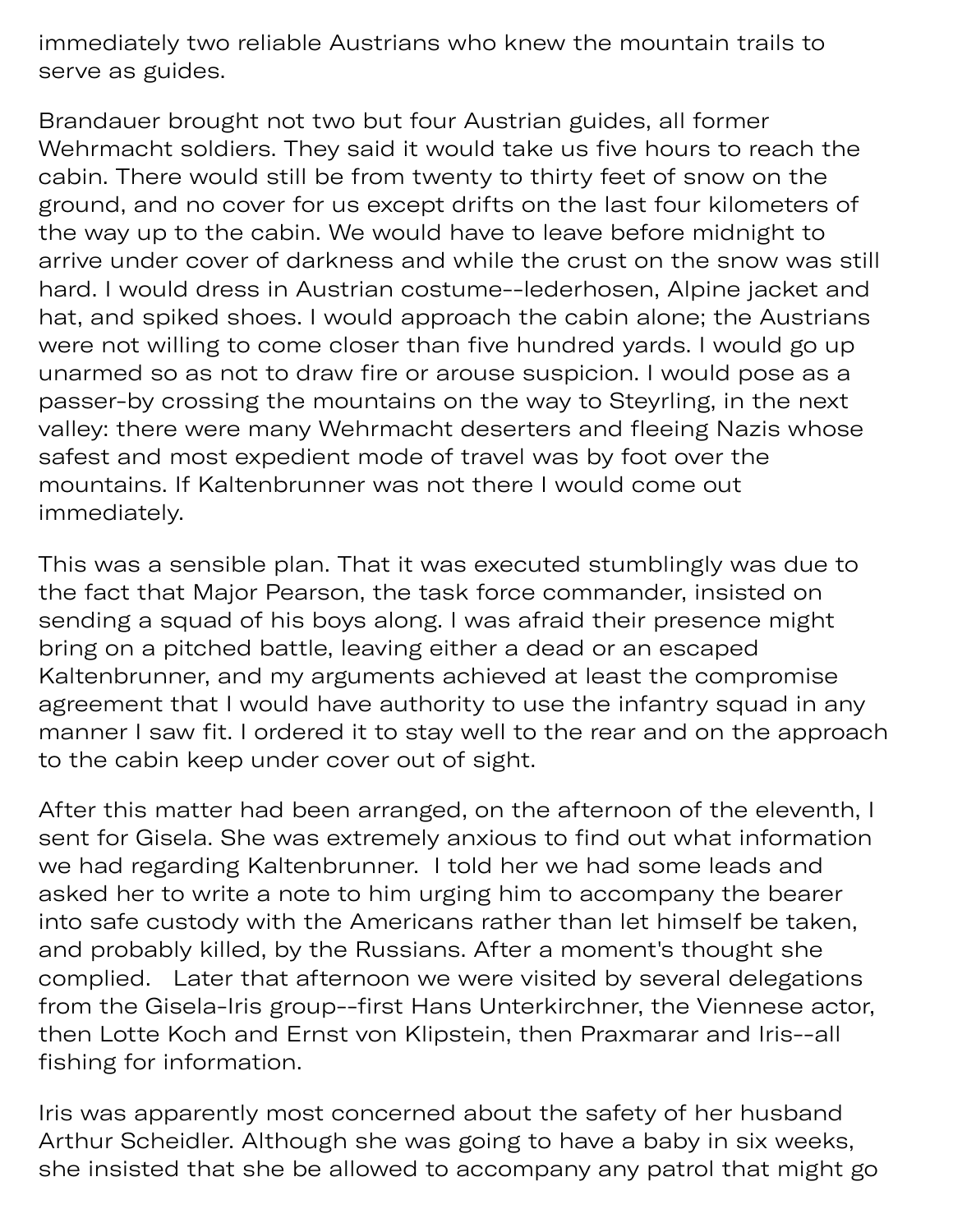$p$  and  $p$  and  $p$  and  $p$  the might group  $\mathcal{D}_\mathcal{D}$ off into the mountains after him, arguing that if she were in evidence there would be no shooting on the part of the Kaltenbrunner group. Thinking that she might indeed be useful in this way, I told her she could come; but then she backed down. Never quite sure what the maneuverings of these friends of Kaltenbrunner might mean, I sent Sid to the Gisela-Iris house to keep and eye on them for the next twelve hours.

That night at 11:30 p.m. the patrol assembled in the CIC office for final briefing. The infantry boys, although they had volunteered for this mission, were a little dubious about the plan as outlined, and especially about being guided by former German soldiers. They wanted it made clear that if they made a single false step the guides would be dead ducks; after coming through the war alive they didn't want to get killed with peace and home in sight.

As we started off at midnight the squad of soldiers loaded with their rifles, hand grenades, and ammunition seemed to make as much noise as a company of tanks rolling through the streets; it would be evident to the village people that a patrol was leaving. We walked past the See Hotel, where one of Praxmarar's SS hospitals was quartered, past Fischerndorf, along the Alt Ausseersee shore, and then began to climb. There were unexpected obstacles: trees swept down by heavy snowslides lay across the path, and the foot bridge over the Stammern stream had been carried away in the spring floods. Up through the timber, up past the timber line we wound our way, snake-like over the hairpin trail. The infantry, weapon-laden and without spiked shoes, slowed us down, and it was soon clear that we could not keep to our schedule. Three of the soldiers, injured by falls, were dropped along the way.

At 5 a.m., as day began to touch the sky, we finally reached a snowcovered pass from which through glasses we could see the Wildensee Huette. It lay across a great expanse of exposed down-slope and then up a long bare ridge, just below the crest. We nevertheless decided to proceed directly, in full view, rather than take a circuitous route to gain cover from overhanging crags. It was getting late; everybody was thoroughly tired from breaking through the crust calf-deep at every step; and the cabin appeared to be utterly deserted.

Behind a ridge of snow some 300 yards from the cabin I left the four Austrian guides and what remained of the infantry squad and worked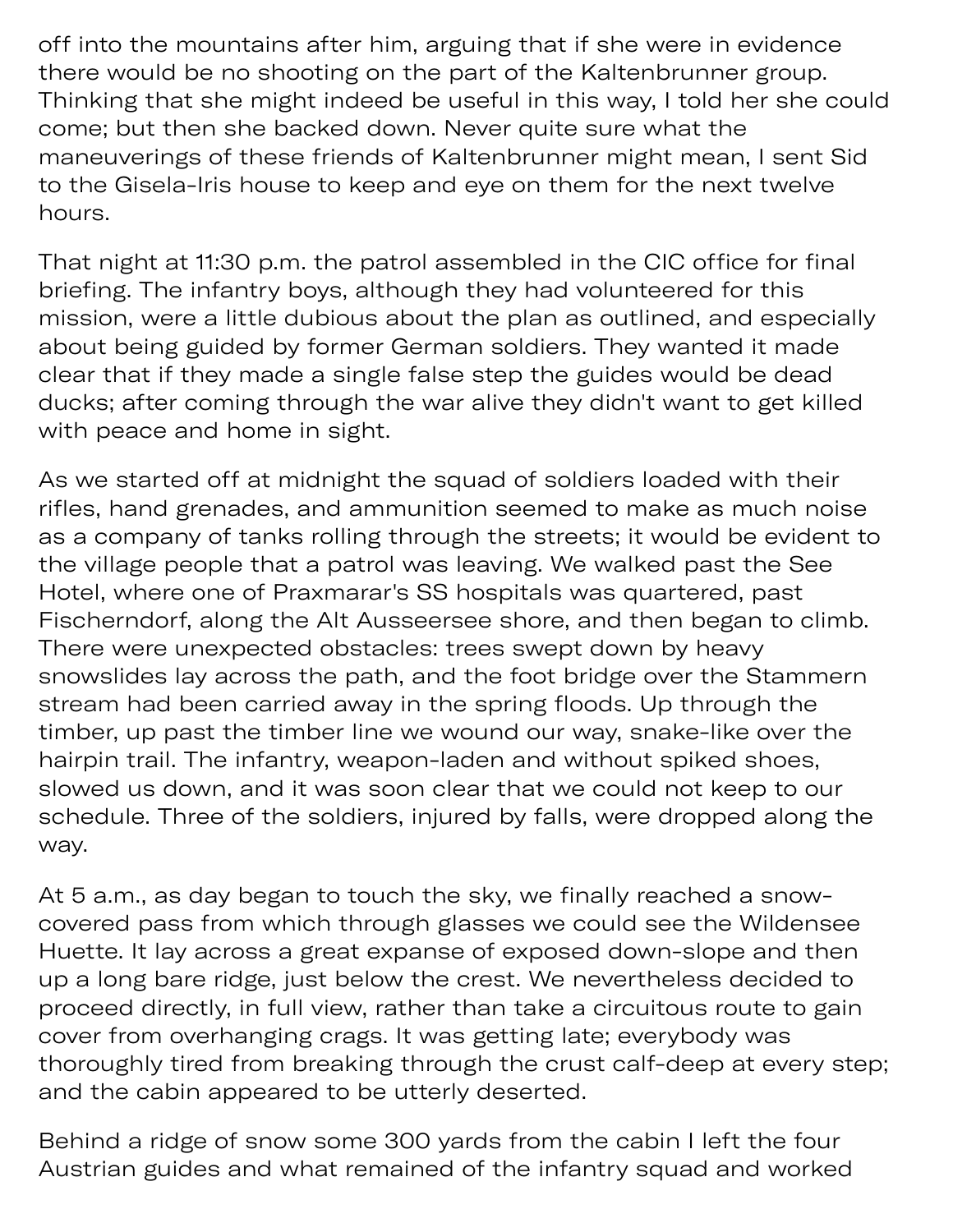my way around to the blind west side of the cabin, taking advantage of any cover there was. As I was laughing at myself for being so cautious in approaching an evidently deserted cabin, I heard a bird-call signal off to the right. No, it was a bird, apparently as lonesome as I felt. The cabin, I could see, was a typical Alpine hut--two rooms, a wood shelter, a porch that faced down the slope in the direction we had come. The shutters were tight closed; no smoke was coming from the chimney; no fresh foottracks were visible in the snow.

I walked onto the porch and knocked at the door. There was no response. I tried the door and found it locked. But then a sleepy groan came from the left-hand room. I knocked loudly on the window shutter. Someone got out of bed and walked across the room. The shutter opened, revealing a rough-looking man of about 35, not Kaltenbrunner. "Was suchen?" he asked. I said in very American-sounding German that I was cold and wanted to come in. But he clearly wasn't going to ask me in, so I came straight to the point and handed him Gisela's note to Kaltenbrunner.

He read it carefully, but then said he didn't know these people, he was just a passer-by on his way down to Bad Ischl. At that moment he looked over my shoulder down the slope, and saw the four guides coming up with rifles slung over their shoulders; observing that nothing had happened to me, they had decided that there was no danger. He quickly crossed the room and took a revolver from his trousers hanging beside the bed. I retreated to the protection of the cabin's west side, and he slammed the shutter shut. The guides, alarmed, brought the eight infantry boys up in a half-circle around the front of the cabin. While this maneuver was being executed, the man in the cabin opened the door and came out on the porch, perhaps to negotiate, but when he saw the reinforcements he quickly reentered, slamming and bolting the door behind him.

With the men in position, we called out to the occupants to come out with their hands over their heads. For ten minutes we kept repeating this call, with no results. Not wishing to start shooting, we went onto the porch and began to knock down the door. But immediately it opened and four men walked out with their hands over their heads. They had decided to come peacefully after all.

Inside the cabin we found four Wehrmacht rifles, four revolvers, a large quantity of ammunition, two machine pistols, and a machine gun, the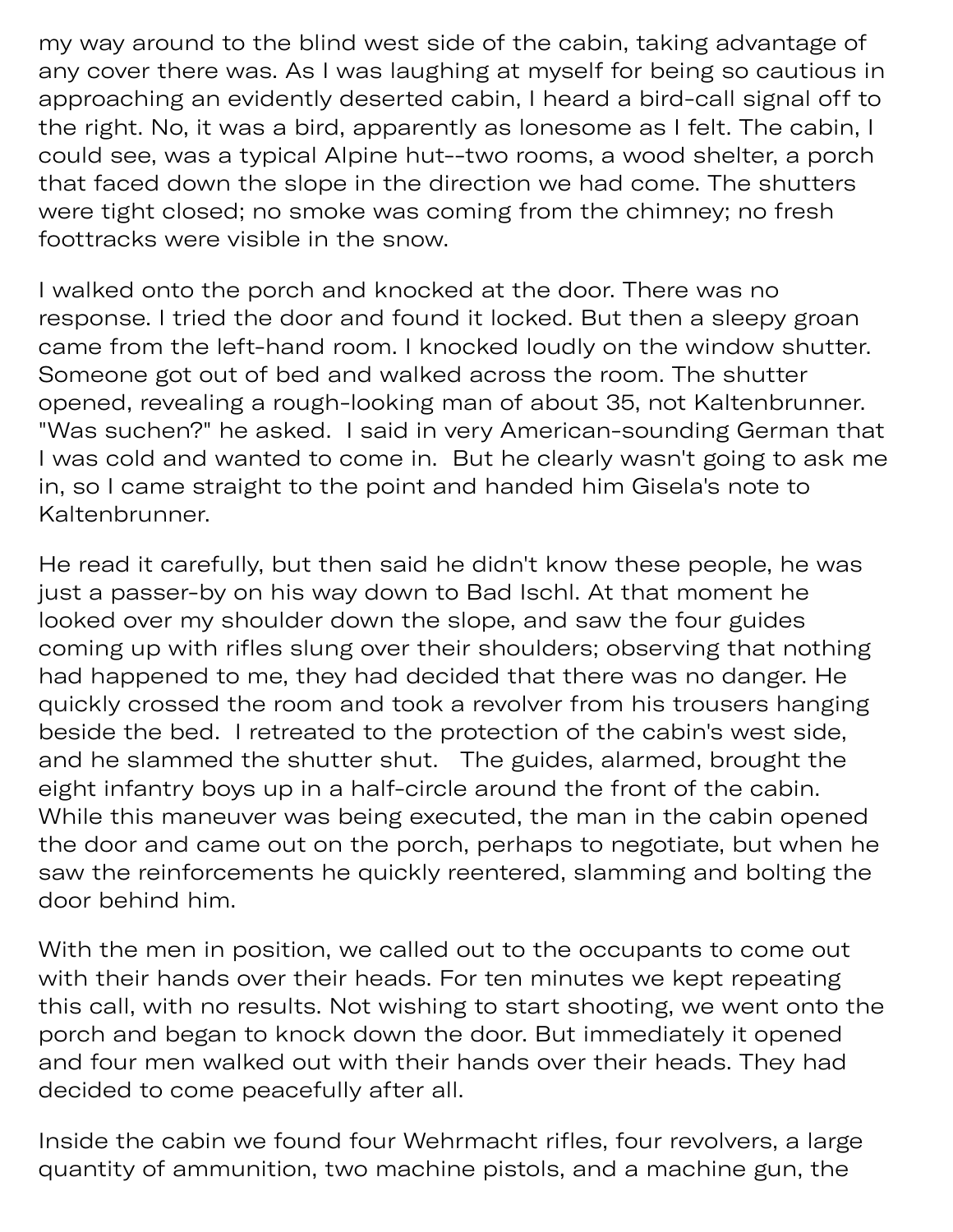$q$  of  $\mathcal{P}$  of  $\mathcal{P}$  of  $\mathcal{P}$  of  $\mathcal{P}$  of  $\mathcal{P}$  of  $\mathcal{P}$  of  $\mathcal{P}$  of  $\mathcal{P}$  of  $\mathcal{P}$  of  $\mathcal{P}$  of  $\mathcal{P}$  of  $\mathcal{P}$  of  $\mathcal{P}$  of  $\mathcal{P}$  of  $\mathcal{P}$  of  $\mathcal{P}$  of  $\mathcal{P}$  of  $\mathcal{P}$  o latter hidden in the recess of the chimney. Also a case of empty champagne bottles, some French bonbons, some American tax-free cigarettes, and a large quantity of counterfeit American and British money. In the ash pit at the base of the chimney was a picture of Kaltenbrunner with his wife and children, a copy of his last radio message to Fegelein for Himmler and Hitler, his identification card as Chief of the SIPO and SD, and his metal identification discs as number two man (Himmler was number one) of the Gestapo and the Kriminalpolizei.

I interrogated each of the four men. Two of them admitted they were SS guards, but claimed they had no connection with Kaltenbrunner. And Kaltenbrunner and Scheidler, although there was no mistaking at least the former, refused to admit their identities. They had false papers, Kaltenbrunner those of a doctor discharged from the Wehrmacht, and he carried a medical kit and all the usual accessories. (Later he took pains to explain that these papers were not forged, but the authentic identification of deceased persons. This rather fine distinction was characteristic of his efforts to appear an Austrian gentleman and a good Catholic.) He stood rigidly at attention during the interrogation, trying to create a good initial impression by being earnest and cooperative. Scheidler was the antithesis. He made no attempt to hide his wrath.

His eyes flashed furiously at me as we swung heavy packs onto the four men for our trip down to the village.

At 11:30 in the morning we arrived back in Alt Aussee, where word had apparently circulated that a mountain patrol was returning: a crowd was gathered in the village street. As we passed Prince Hohenlohe, he remarked, "I see you have your man Kaltenbrunner," and at the same time Iris and Gisela broke from the throng and ran up and embraced their respective men. Kaltenbrunner and Scheidler now had to drop their masks.

### **Te Last Days**

In time, through the interrogation and testimony of Kaltenbrunner and others, $7$  it was possible to piece together the story of his recent efforts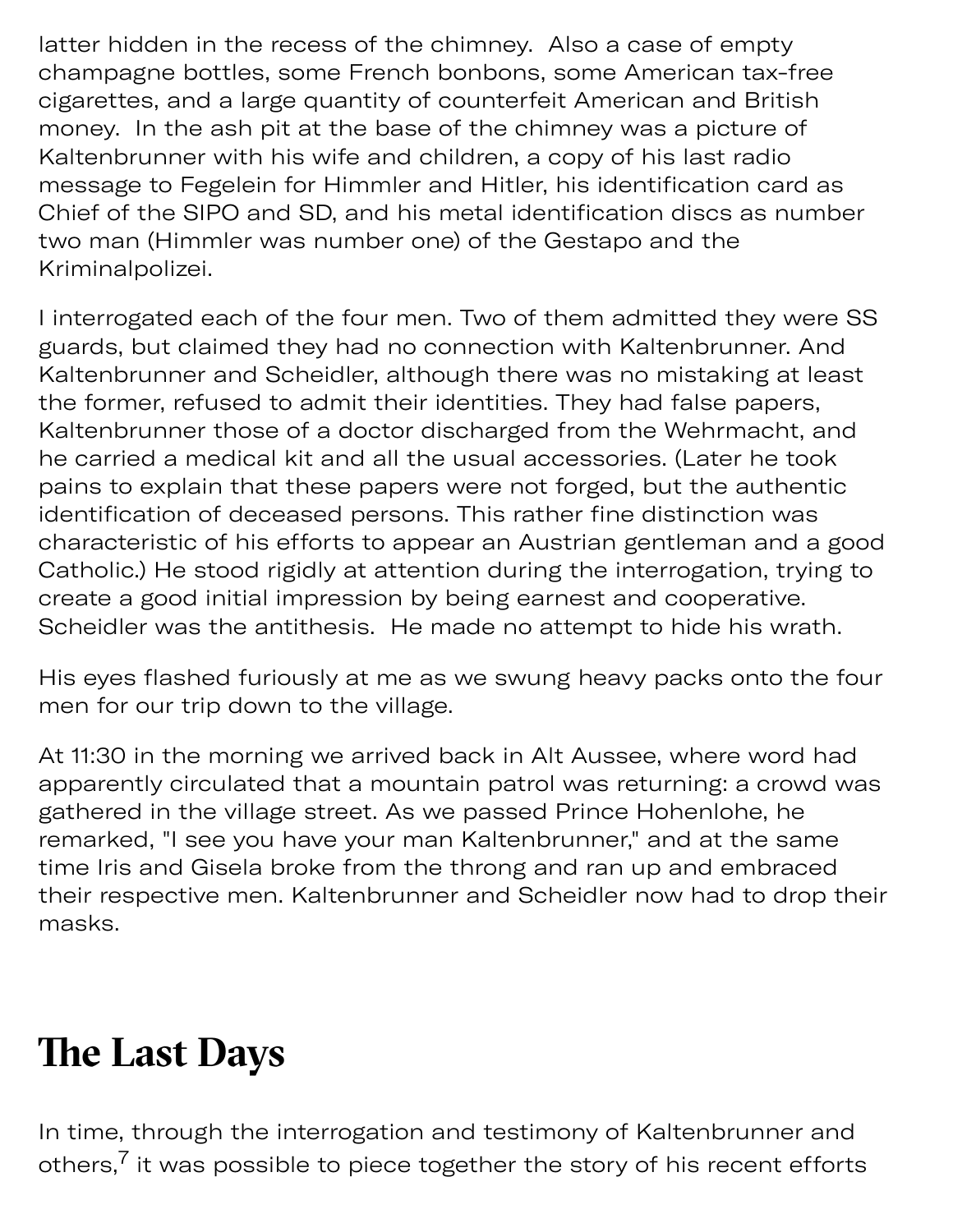to salvage something from the German defeat. On April 18 Himmler had named him Commander in Chief of all forces in southern Europe. He had reorganized his intelligence services as a stay-behind underground net, dividing the command up between Otto Skorzeny, head of the sabotage units, and Wilhelm Waneck, whose radio station in the Kerry Villa, kept in contact not only with Kaltenbrunner and other centers in the Redoubt and in Germany, but also with stay-behind agents in the southern European capitals.

Waneck, however, with Werner Goettsch, Wilhelm Hoettl, and others, concluding as early as 1943 that the Nazis would lose the war, had been intriguing for a negotiated peace with the western allies and a common front against Russia. The plan was to set up an independent Austrian state in rebellion against the Nazi Reich and supported by the Anglo-Americans. Goettsch had valuable contacts among the Vienna Socialists, and one idea had been to send Karl Doppler to the United States to broach the plan because he had the same masonic degrees as President Roosevelt. Kaltenbrunner was informed of this conspiracy and gave tacit assent, though he could not actively participate. Later other Socialists were brought in, including Karl Winkler, who had contacts with America and England through Draja Mihailovich, and Raffael Spann and Professor Heinrich, who had an excellent contact in England, their friend Major Christie at the Travellers Club, London. Attempts in 1944 to contact Major Christie by letter failed, however; and an opportunity provided by Mihailovich to get in touch with the American Legation in Belgrade was lost when Belgrade was occupied.

Finally, in March 1945, according to the interrogation reports, Hoettl went to Switzerland with the Polish Count Potocki, with whose help and that of Prince Alois Auersperg, a former Abwehr officer implicated in the July 1944 attempt on Hitler's life, he was able to get into touch with Mr. Schultze-Gaevernitz, a member of the American Embassy, and through him with Allen Dulles.<sup>8</sup> Through Auersperg and a Dr. Kurt Grimm, Austrian Freedom Movement representative, Hoettl also had contact with a Mr. Leslie of an Allied Commission in Berne. The Americans, he was told, did not want a strong Russian influence in Austria, and they were particularly interested in Kaltenbrunner's attitude toward an independent Austrian state.

With this information Hoettl, Waneck, and Goettsch were able to urge Kaltenbrunner to set up a rival Austrian government to the Russiansponsored one in Vienna, which the western allies refused in April to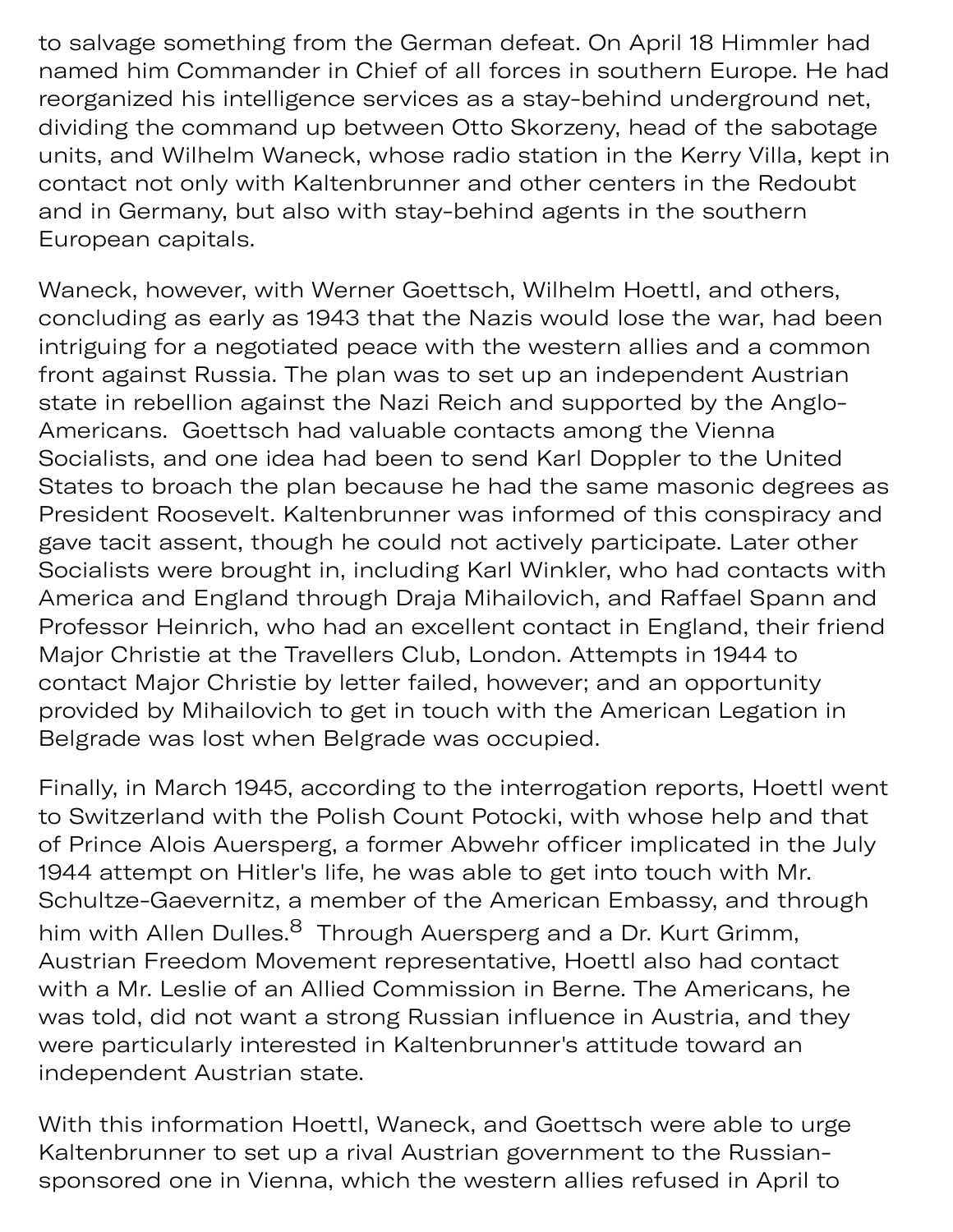recognize. Kaltenbrunner held two meetings with members of this Free Austria group--Neubacher, Glaise-Horstenau, Muehlmann, Hayler, Pschikril, Hoettl, Goettsch, and Waneck--at which a provisional cabinet was discussed and it was decided that Kaltenbrunner, in accordance with American wishes, should be an advisor. Having now full powers in southern Europe, Kaltenbrunner was in an excellent position to use his reorganized intelligence

sp d in April to the United States of the United States of the United States of the United States of the United

services as a bargaining counter with the Allies.

On April 26, at Strobl, Hoettl reported to Kaltenbrunner, Glaise-Horstenau, Neubacher, Muehlmann, Waneck, and Goettsch on the results of a second visit to Switzerland. It was agreed at this time to try to arrange a meeting between Allen Dulles and Kaltenbrunner at Feldkirch, in Austria near the Swiss border. During the next few days Kaltenbrunner met with Field Marshall Kesselring and Lieutenant General Winter at Koenigsee regarding the project. But the sands were running out; the war was coming to an unexpectedly rapid end. Kaltenbrunner could pursue the political way out no longer. Facing capture as the Russian and American troops closed in, he retired to Alt Aussee to bid Gisela farewell and from there with his two SS guards and his adjutant Scheidler made the ascent to the mountain hideout among the snowy crags of the Totes Gebirge.

Interrogated now briefly by the 80th CIC at Alt Aussee before being sent on to Third Army and 12th Army Group, Kaltenbrunner said that he had intended to come down from his retreat after things had quieted down and, on the basis of the underground forces at his command, his Free Austria project, and his knowledge of Bolshevism, come to terms with the western allies: "If there is one man in Europe who knows Bolshevism, it is I." We allowed Gisela and Iris a last tearful farewell before sending the two men on to higher headquarters. There was a plan afoot which never materialized to have Kaltenbrunner talk with General Eisenhower and then issue a statement calling on the underground to end all resistance.

During subsequent interrogations Kaltenbrunner remained very cooperative, intent on establishing his alibi. At Third Army he said that with Hitler's consent he "began in 1945 to use the foreign intelligence service to counteract Ribbentrop's pernicious influence and to find a political way out." He wrote a letter to his wife, Lisl, clearly designed for American eyes: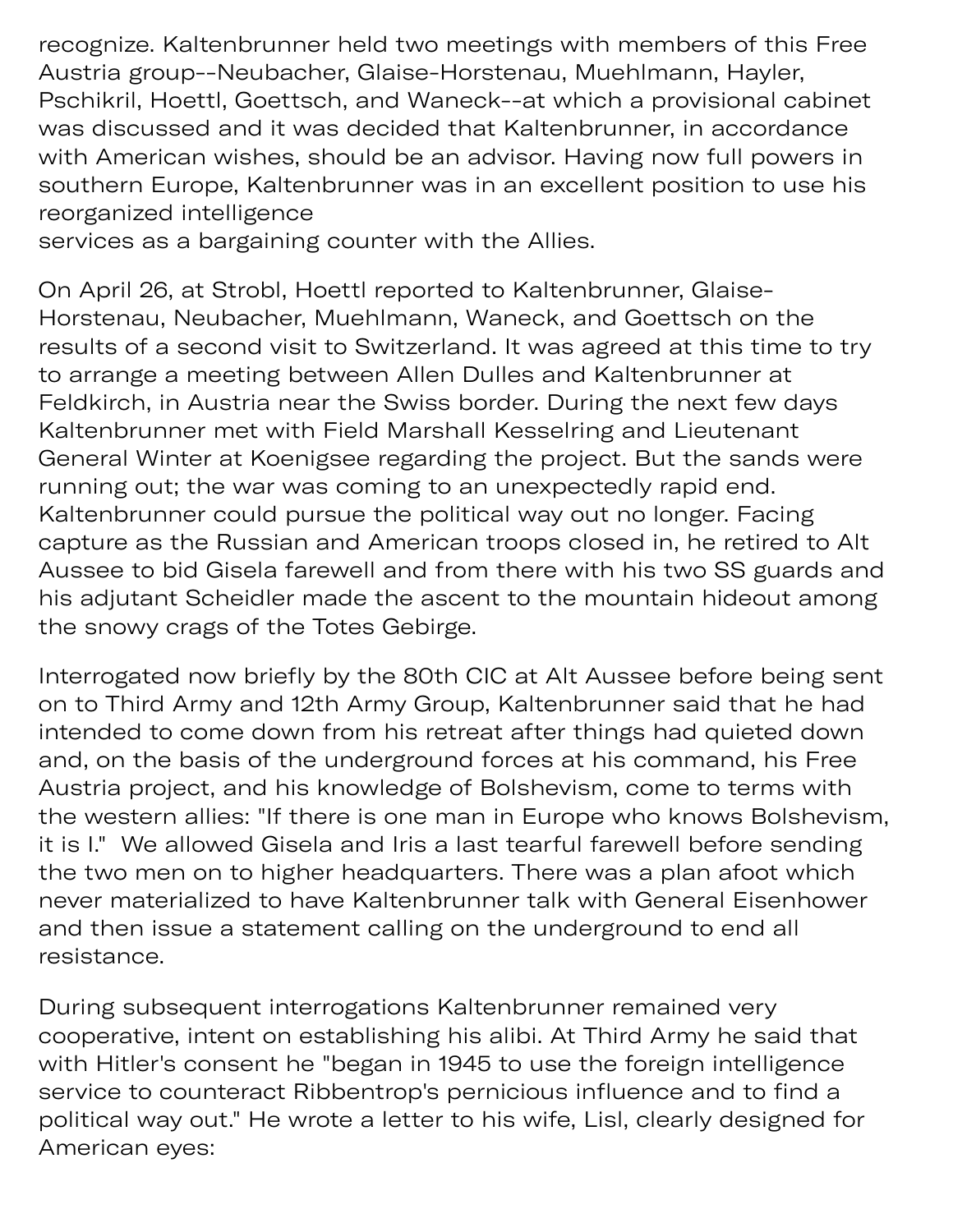My own destiny lies in the hands of God. I am glad that I never separated from Him. . . . I cannot believe that I shall be held responsible for the mistakes of our leaders, for in the short time of my activity I have striven hard for a reasonable attitude, both internal and external.... They ought to have paid more attention to my words. . . . We have no property worth mentioning. Perhaps the only resource for you will be my small stamp collection.... Was it not my duty to open the door to socialism and freedom as we imagined and desired them? ... I have not given up hope that the truth will be found out and for a just legal decision.

But he never disclaimed his positive relationship with Hitler, one apparently bordering on adoration. His subordinate Wilhelm Hoettl said of him that he "was fascinated by Hitler, believed in him without reservation . . . . He believed he had a mission to serve Hitler with his entire RSHA . . . . He came to believe that Hitler was the man sent by God. This developed into a mania."

In July Kaltenbrunner was sent to British Interrogation Center 020 outside of London. Here, at a time when the horrors of the concentration camps were being brought to light, he was seized on as the first prisoner that had played a significant and responsible part in the extermination program. He was given third-degree treatment, I learned later from an American intelligence officer working on the case. The result was that henceforth he not only did not cooperate but refused even to admit he had any responsibility at all in the Nazi system. He refused to admit that he knew men who had been his closest associates. He denied that he had ever been near a concentration camp. He refused to admit that he signed orders incarcerating persons in concentration camps. In short, he denied from this time on any connection with Nazi crimes or persons responsible for such crimes. He was flown to Nuremberg for the trial in handcuffs--the only one of the 21 major defendants treated in this manner.

In November, two weeks before the scheduled opening of the trial, I was sent to Nuremberg to set up a security plan: the American military commanders were becoming anxious about "lone-wolf assassins," and Robert Ley had succeeded in committing suicide despite supposedly elaborate precautions. To test the Palace of Justice security system, another CIC man and I tried penetrating without proper credentials to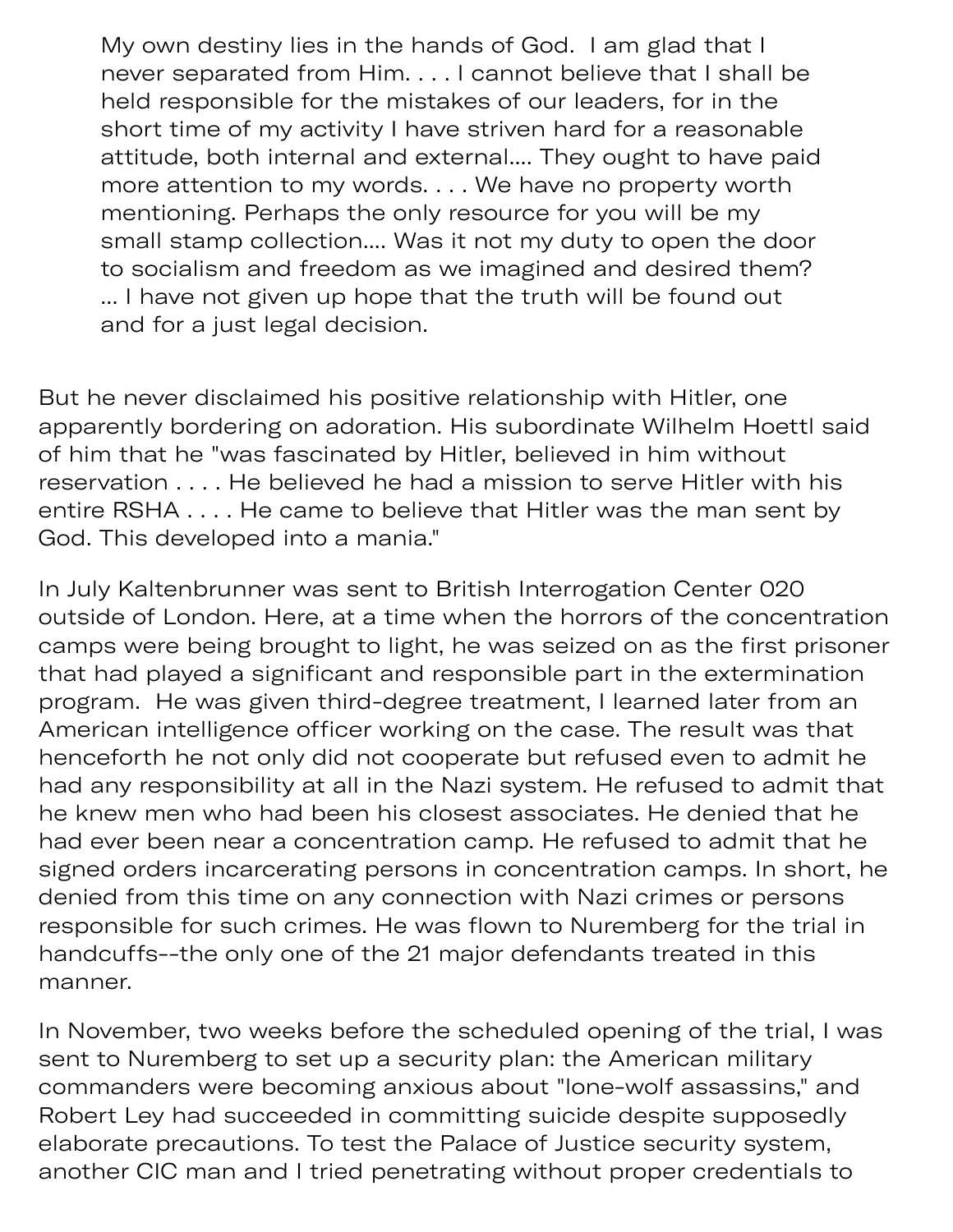the inner cell block which housed the 21 defendants. We succeeded, as anybody might have done, in passing through the four interior guard posts without the required Red Pass. A fifth post guarded the individual cells. I asked to see Kaltenbrunner and was readily admitted upon signing the registration book.

Kaltenbrunner looked gaunt and pale. He clearly showed the effects of what he had been through since I saw him on May 12. He gave no indication of wanting to remember, me; it seemed as if he had mesmerized himself into a state of complete forgetfulness. Only when I mentioned the name Gisela he nodded and asked several questions about her and the twins. But that was all.

On the opening day of the trial, to everyone's great disappointment, Kaltenbrunner was not in the prisoners' dock; he had been stricken with a cerebral hemorrhage the night before. It was three weeks before he was well enough to make his plea, "I do not believe I have made myself guilty in the sense of the indictment." On December 10 I was present at the scene described in the press release of the International Military Tribunal's public relations office:

Ernst Kaltenbrunner received a cool welcome from his codefendants when he made his initial appearance at the trial Monday afternoon. Entering the prisoners' dock just before the afternoon session began, no welcoming hands were proffered to greet him. When he offered to shake hands with some of the defendants there was a noticeable reluctance on their part. Taking his seat in the dock between Wilhelm Keitel and Alfred Rosenberg, he tried to engage his neighbors in a conversation without much luck. ... When he was approached by his own defense council, Kaltenbrunner held out his hand. His lawyer had, however, with studied casualness locked his hands behind his back.

I walked down beside Kaltenbrunner during the intermission that afternoon. He recognized me and motioned that he wanted to speak with me. That was not permitted. I had received that day through the mail a note from Gisela for him, a girlish love-note telling him that his heart must never grow cold, that she was thinking of him and would always love him. I handed it to Kaufman, Kaltenbrunner's defense counsel. AP correspondent Daniel DeLuce, however, who was talking